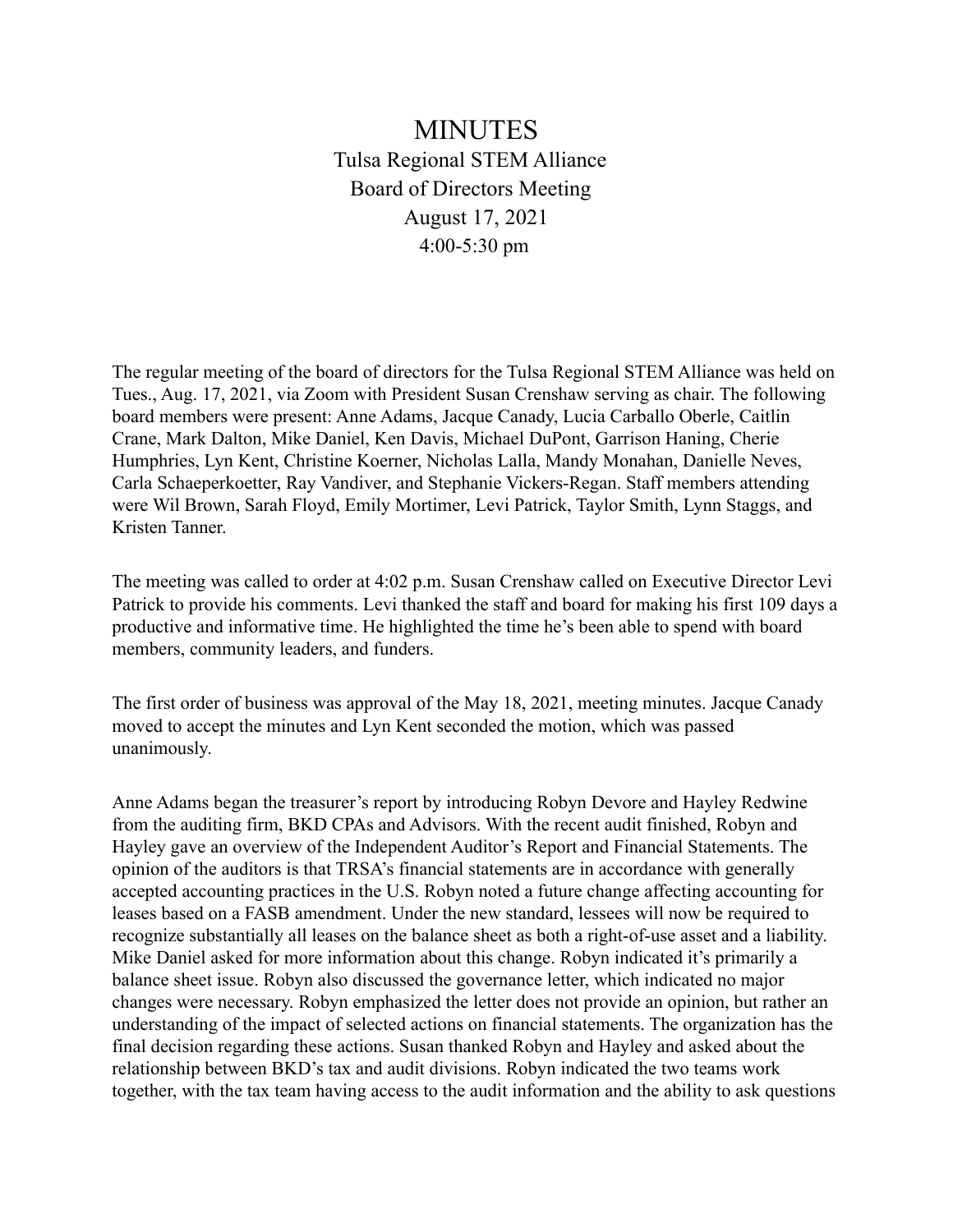related to TRSA's 990 to assure they are informed. Anne asked for a motion from the board to accept the draft audit report, pending any changes from the board officers and executive director. Mike moved to make the motion and Michael DuPont seconded the motion, which passed unanimously.

Anne presented the quarterly financial report, saying the organization is in good financial position as of June 30, 2021. Mandy Monahan asked whether the operation reserves included restricted funds. Anne said it includes both; Ken Davis added it includes labor but not expenses. Anne indicated the organization has enough cash on hand for the remainder of the year. She also said the financials may look different next meeting until TRSA is reimbursed by the City of Tulsa grant.

Mandy began the governance committee report noting the committee has begun working on the board officer slate for 2022. Mandy requested that board members send any input or potential board member names to her or Levi, keeping in mind the needs and gaps on the board. Nominations will be presented at the November meeting. The committee will begin reviewing the five RFPs received to initiate development of the next strategic plan. Michael asked who will review the RFPs; Mandy indicated it would be the governance committee and Levi. The group will use a rubric that Levi developed, which is based on a stepped selection process. The final recommendation will be shared with the executive committee. Susan suggested any board members who were not at the retreat should contact Levi for a meeting recap. Levi will begin reviewing the action items that resulted from the board retreat.

Stephanie Vickers-Regan gave the development committee report. Levi has begun making improvements to the internal development process by establishing an AirTable database that includes comprehensive information with a comprehensive tracking tool for current stakeholders as well as prospects. Ken asked if the database would address the auditor's recommendations. Levi said "yes," all donor documentation will go into the database. He referenced a recommendation from Mandy to develop a donor document that could be signed by both parties to provide a paper trail of donation information. Stephanie reported the schedule for transitioning ownership of Flight Night from NORDAM to TRSA is going slower than expected. Mandy reported there are still tickets available for the upcoming Flight Night event on Sept. 9, which will be more open than in past years because of Covid (the hanger doors will be open all evening). Individual tickets are \$450 each.

Susan noted that Carla Schaeperkoetter has stepped in as interim chair of the Communications Committee until the end of the year. Based on discussion with Sarah Floyd and the committee, Carla presented the upcoming communication priorities for TRSA. She indicated the committee would continue to meet regularly with Sarah and Levi. Levi brought up The unCommission, an organization whose goal is to "point the way to achieving equitable STEM education for all of our country's children, with an explicit focus on Black, Latinx, and Native American communities." TRSA plans to apply as an anchor organization, which means they will serve as direct connections to students. Carla introduced the logo for TRSA's new initiative, STEM Hub –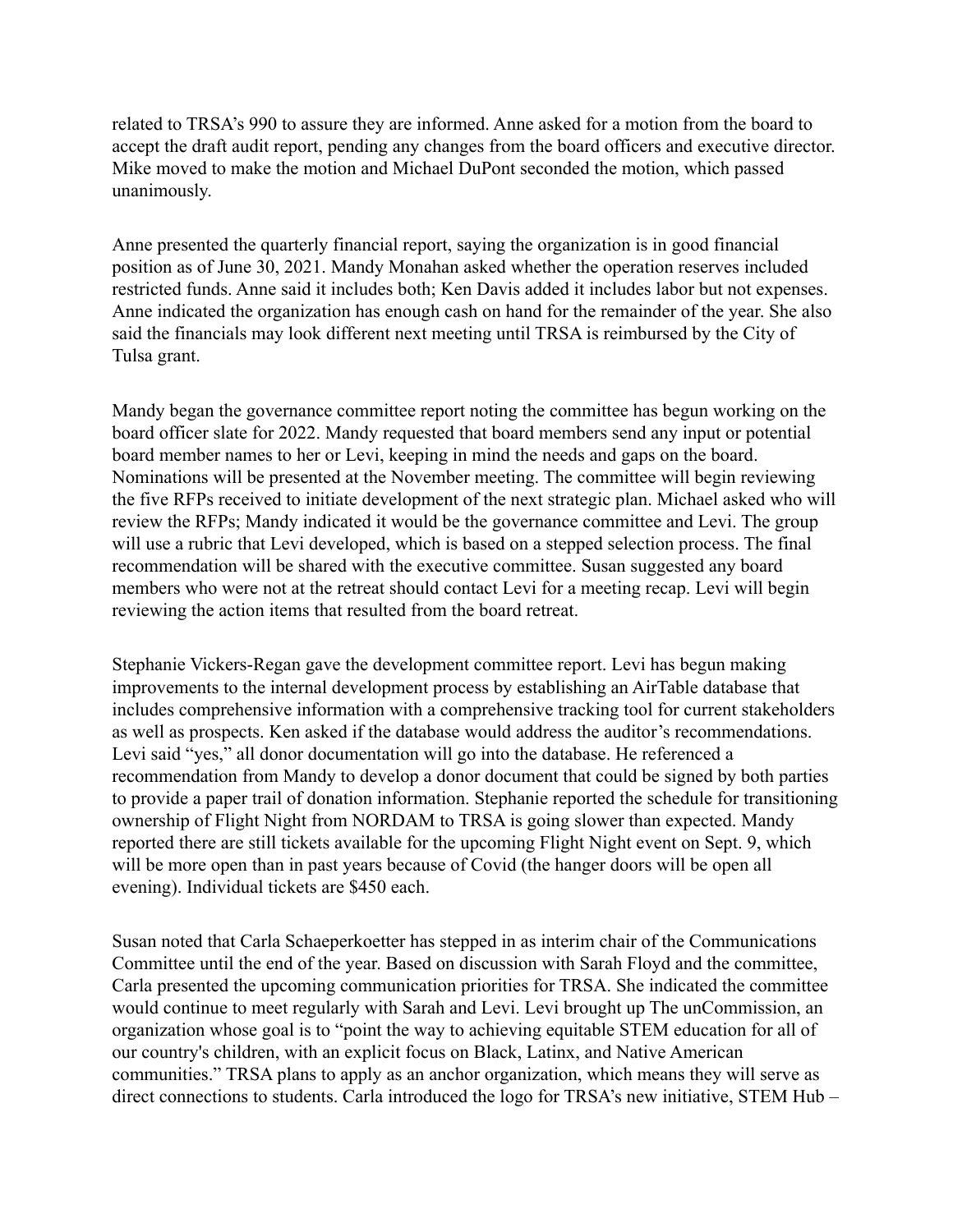North Tulsa. She said she is looking for new committee members; board members and non-board members are welcome. She ended her report by letting the board know the committee is available to help and support other board committees.

Mark Dalton gave the Internal Affairs Committee report. Efforts continue regarding the relocation, with ongoing negotiations on the proposed lease with the Tandy Y. Work also continues on the merger with Urban Coders Guild, mostly around the timeline, the agreement, and transfer of intellectual property. A draft of the facility use agreement with the Dream Center is undergoing. Review of the agreement regarding the transfer of Flight Night from NORDAM to TRSA continues. Efforts continue regarding building out the space and Levi is looking for donors to underwrite the remodeling work. Levi shared images of a possible floor plan. The current plan is for TRSA staff to work remotely from October to December during the remodeling. Michael asked about the possibility of TRSA remaining in the Sun Building on a month-to-month arrangement and whether it was assured the renovation work could be completed by January, in time for the staff to move in. Levi said design work is not far along and won't begin until the lease was signed. Remaining in the Sun Building requires a 150% increase in lease cost beyond the end of the current agreement. Levi is flexible with regard to office space between October and January, but noted the benefit of the \$6,000 rent savings, which would cover the 2022 increased lease cost. Carla asked if there are other tenants at the Y and whether we would have signage at the Y; Levi said the Y has no other tenants and indoor and outdoor signage will be allowed and is part of the lease agreement, dependent on the Y approving any signage ahead of time. Levi also noted the Y was offering a nonprofit reduced membership rate for TRSA staff. Anne has accepted to serve as chair for next year's IAC Committee.

Michael DuPont and Ray Vandiver provided the Program Committee report. Michael called on Emily to present the metric slides. Emily noted that staff struggled with how to measure programs during the pandemic when all programming was virtual. She said Wil Brown was developing new ways to measure engagement for virtual programs. Emily presented program updates for May through December. She also presented information on the leading indicators for youth-level outcomes, adult-level outcomes, and ecosystem outcomes. Michael gave the program committee update, providing a high level look at professional development, STEM experiences, community partnership, and program data/metrics. Michael noted that he believes virtual programs are here to stay beyond when they're necessary and TRSA will continue to incorporate virtual programs into its programming. He also said the Urban Coders Guild merger has been put on hold until next year. UCG will be a program partner, but will remain independent.

Susan's final remarks reiterated it was the opinion of TRSA and UCG that now it not the right time for the merger and thanked the board members for their time working on this. Levi has been working on improving internal processes in the last 90 days and he has been given the goals for 2021. Susan and Lucia will meet with Levi to go over his review, with input from the Governance Committee. Michael and Emily are working on the 2020-2021 performance dashboard and revisions are in process. The expectation is the dashboard will change with the new strategic plan. Board members will be part of that process to review and decide on the final RFP, which is expected to be a 5 - 6 month process with implementation in 1Q22. Regarding